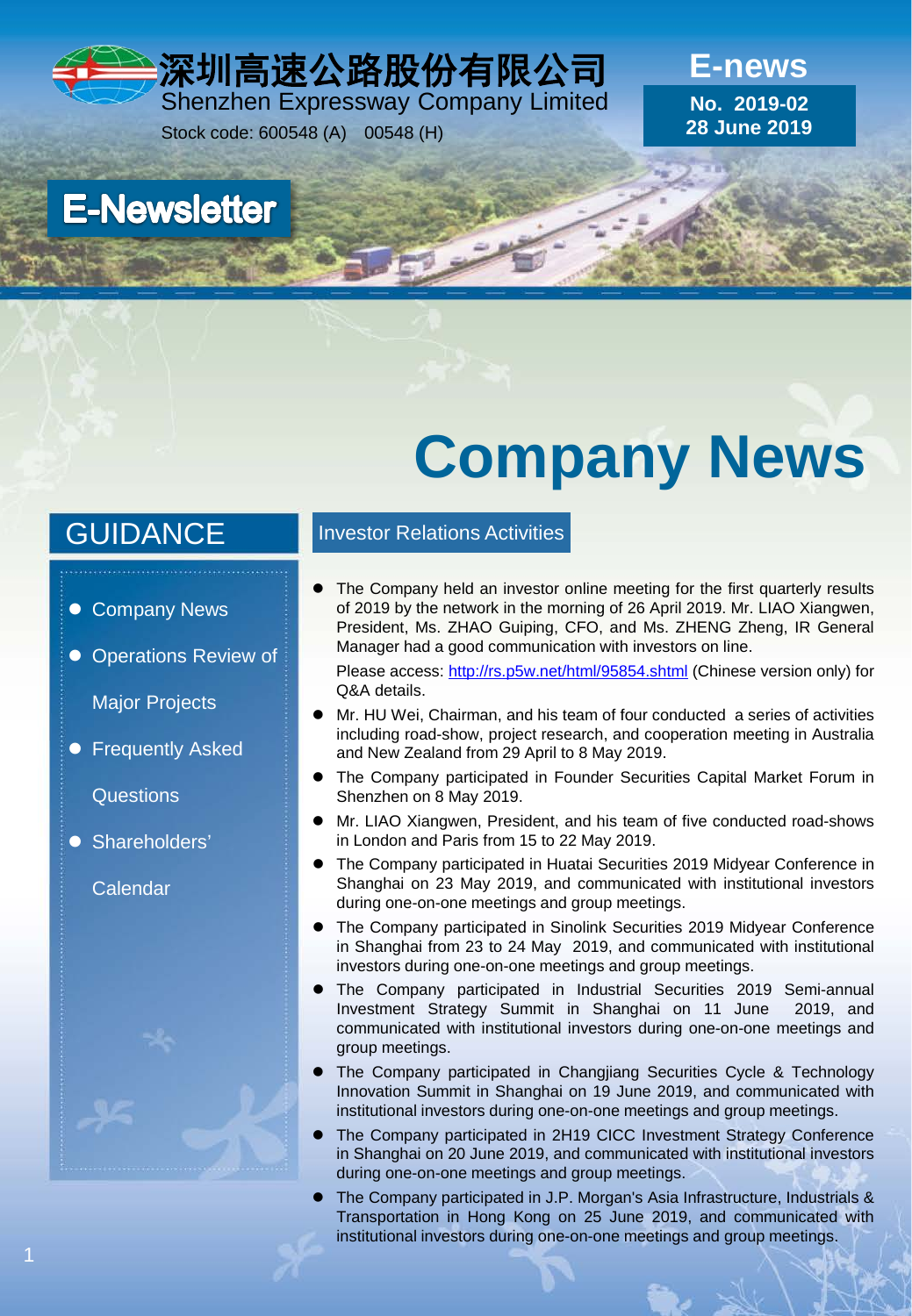### Market Evaluation & Recognition

- **Innovation Summit on Investor Relations of Listed Companies 2019 and The Second China** Excellent IR Awards Ceremony were held in Shenzhen on 9 January 2019. Shenzhen Expressway once again won two individual awards: "Best Leader Award" and "Best Director Award" and added "Best Innovation Award" for IR team.
- New Fortune's the 2<sup>nd</sup> Best IR Hong Kong Stock Company (A+H) Selection were announced on 4 April 2019. Shenzhen Expressway won the "Best IR Hong Kong Stock Company" again.
- The award ceremony of the 1<sup>st</sup> New Fortune's Best Listed Companies was held at Peking University's Guanghua School of Management on 16 May 2019. The selection finally resulted in the "Top 50 Best New Listed Companies in the New Fortune". Shenzhen Expressway stood out in this competition and ranked  $14<sup>th</sup>$ . It was one of the two listed companies selected by Shenzhen State-owned Assets System and the only one listed company in the road industry.
- On 31 May 2019, the ceremony of JRJ.COM's "2019 Golden Intelligence Award" value selection was held in Shenzhen. Shenzhen Expressway won the "Listed Company Award for Outstanding Investor Returns".
- The award ceremony of 2019 China Financial Market Awards hosted by the famous financial magazine *China Financial Market* was held in Hong Kong on 21 June 2019. Shenzhen Expressway was awarded the "Best Investor Relations Award" and "Best Annual Report Design Award", and Mr. Wei HU, the Chairman, won the "Best Corporate Leader Award".

### Business Development

- The Interchange project of the International Convention and Exhibition Center of Coastal Phase II passed the completion acceptance on 27 March 2019 and is scheduled to open to traffic at the second half of 2019.
- In the first quarter, Guishen Company once again obtained Guilong land of 115 mu through bidding. As at April, 810 mu of Guilong land has received all transfer payment.
- In April 2019, Nanjing Wind Power Project completed payment and equity delivery.
- As at the end of May 2019, the cumulative removal rate of Phase I of Meilin Checkpoint Renewal Project was around 80%. It is expected to be delivered at the end of 2019.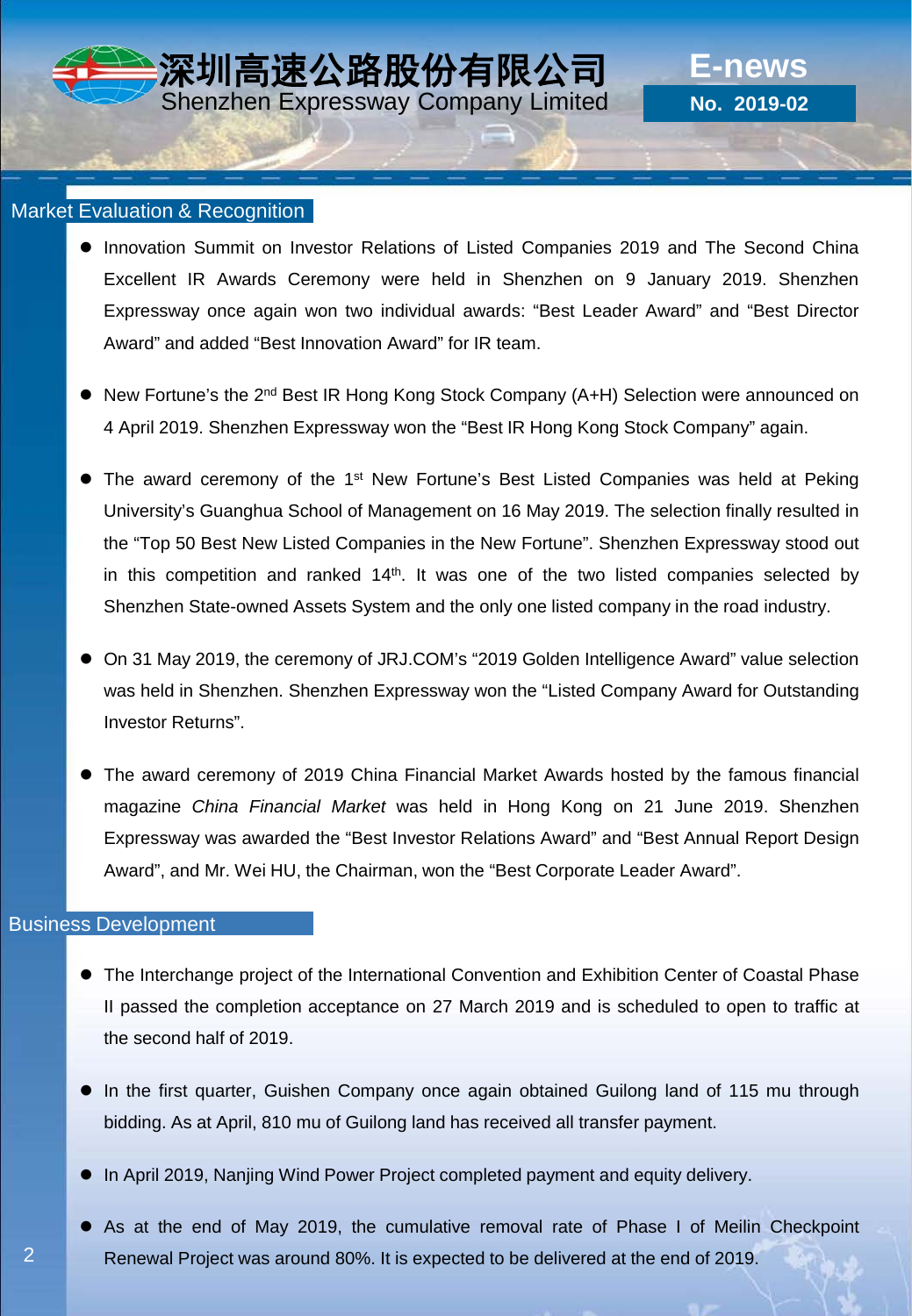## **Operations Review of Major Projects**

**E-news**

**No. 2019-02**

深圳高速公路股份有限公司 Shenzhen Expressway Company Limited



3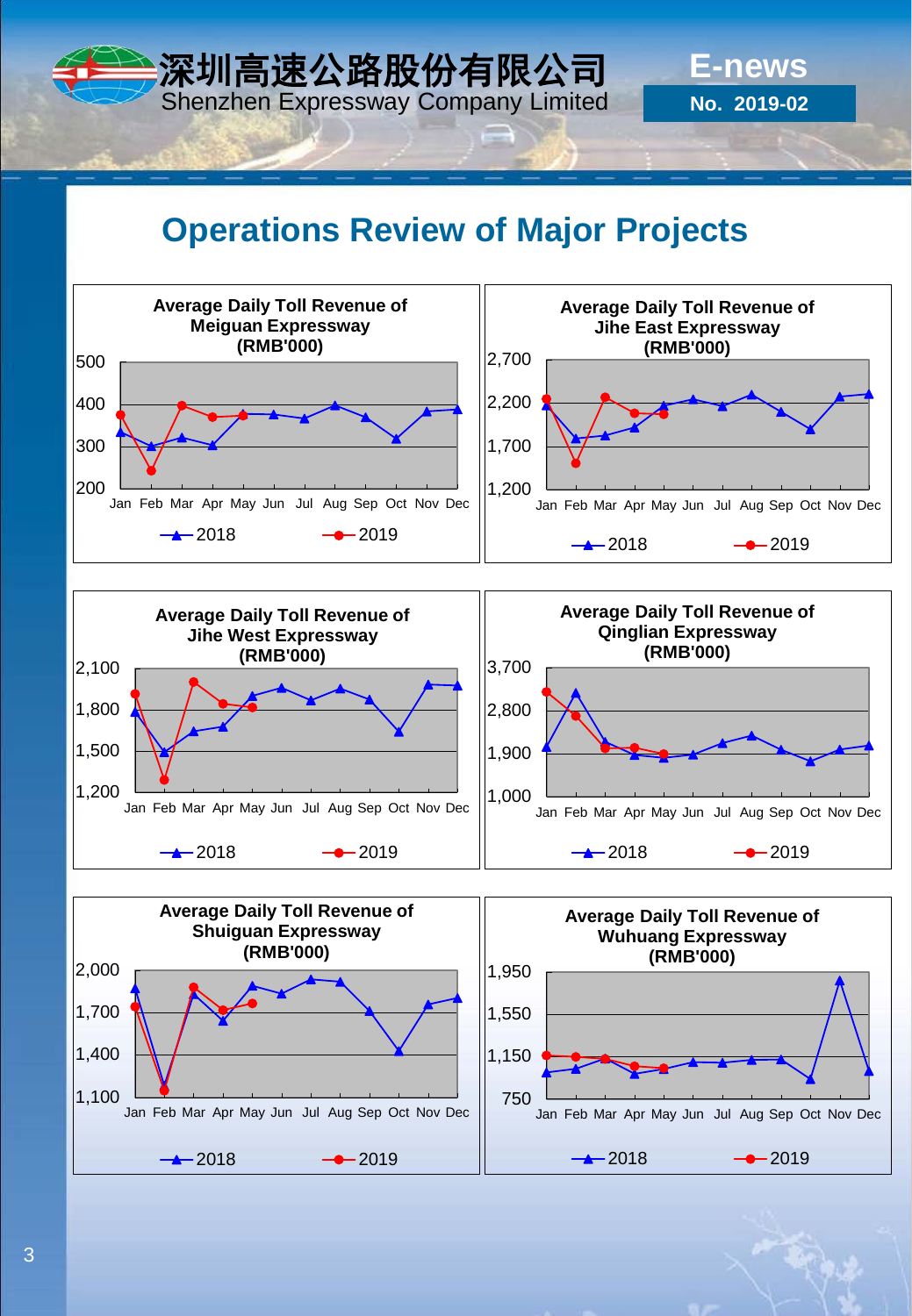深圳高速公路股份有限公司

Shenzhen Expressway Company Limited

**No. 2019-02**

**E-news**





*Note:*

- *For operational performance of unconsolidated projects, please go to "Investor Relations - Operational Statistics" of the Company's web-site ([http://www.sz-expressway.com](http://www.sz-expressway.com/)).*
- *Based on past records, due to the difference in location and function, the Spring Festival holiday may have a positive or negative impact on the operational performance of the Group's highways. As the time of Spring Festival holiday differs for each year (2019 Spring Festival: 5 February; 2018 Spring Festival: 15 February), investors are advised to consolidate the operational statistics for both January and February of each year for comparison in order to see the trend of the YOY change in operational performance of the projects.*
- *After the implementation of the provincial-wide internetwork toll collection in Guangdong Province, as the amount of data to be processed is rather large and it takes*

time for splitting and checking works, the certain operational data of the highway projects in Guangdong Province will be recorded based on estimation at the date of monthly settlement and disclosure after provincial-wide interconnection. Investors are advised *to use such data cautiously.*

- Pursuant to the relevant approval and authorization by the general meeting of the Company and Shenzhen government, toll-free for Meilin to Guanlan section of Meiguan Expressway with a mileage of approximately 13.8 km was implemented from 24:00 on 31 March 2014, and the toll for section from Shenzhen-Dongguan border to Guanlan with a mileage of approximately 5.4 km *remained.*
- ① Since the end of the Spring Festival travel rush this year is earlier than last year (End dates: 1 March 2019 and 12 March 2018), the traffic volume of the whole journey of Qinglian Expressway and Yichang Project decreased, resulting in a YOY decrease in toll revenue.
- ② The traffic volume of Jihe Expressway is saturated and the Three Projects and Phase II of Qingping Expressway are free to pass, so that the traffic volume of Jihe Expressway was slightly diverted.
- ③ The operational performance of Qinglian Expressway was stable overall.
- ④ The average daily toll revenue of Shuiguan Expressway decreased YOY, which was mainly due to the closed maintenance and construction of part of the west-east lane of Shuiguan Expressway.
- ⑤ Due to the growth of vehicle ownership in surrounding cities and continuous improvement of surrounding road networks, the operational performance of Wuhuang Expressway has grown steadily.
- ⑥ Coastal Project has entered a good growth period.

4

- ⑦ Day of implementation of the toll free scheme for small passenger vehicles during April 2019: 3 days (April 2018: 5days).
- ⑧ Day of implementation of the toll free scheme for small passenger vehicles during May 2019: 4 days (May 2018: 1days).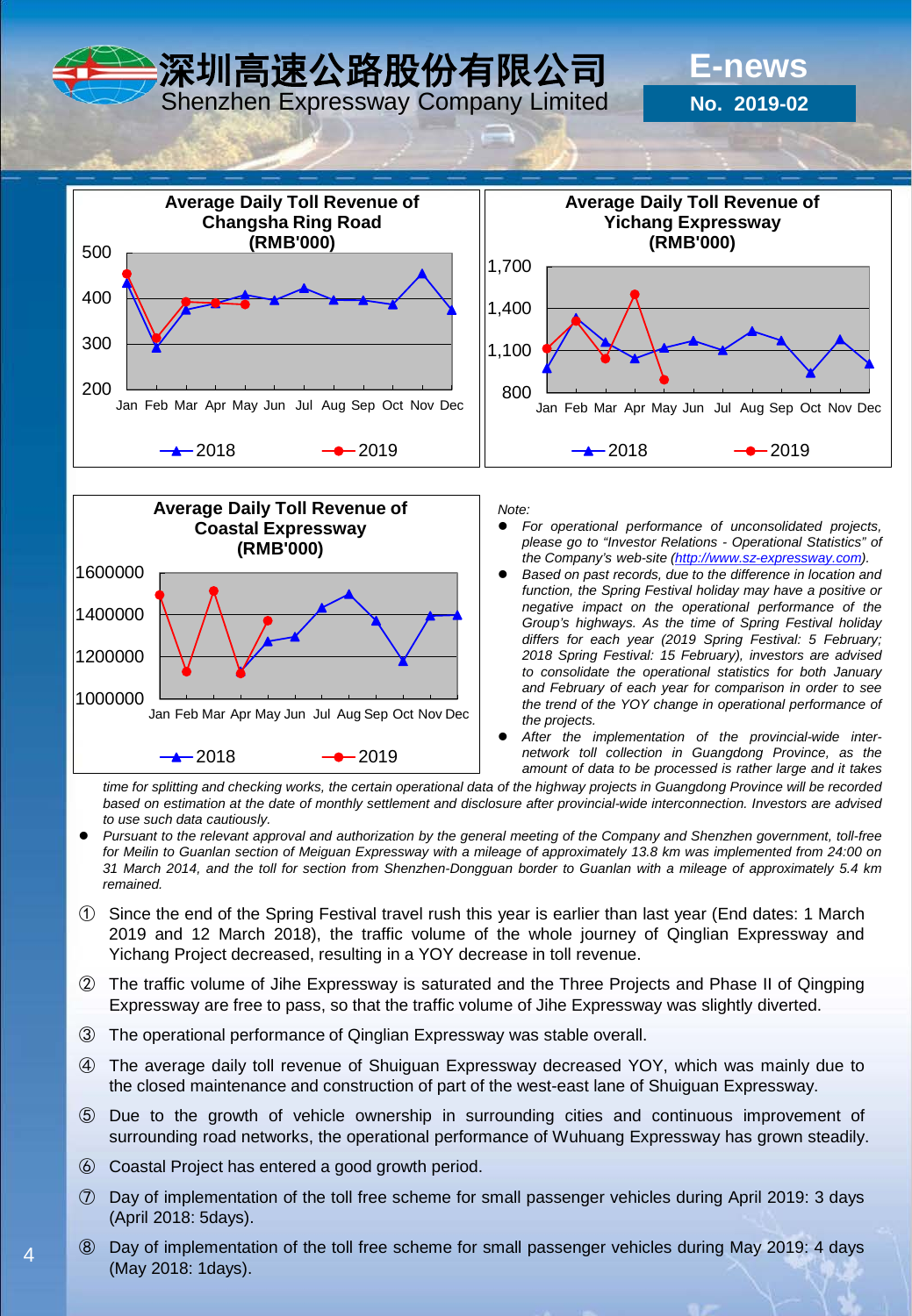### **Frequently Asked Questions**

- 1. What are the Company's development strategy and thoughts on the toll road business and general environmental protection business?
- A: In recent years, the expressway industry has faced many challenges, including limited operation period, rising costs, mounting pressures from the public and other issues. Under the impacts of the traditional investment and financing model, the toll road industry has seen a declining investment yield rate and it's difficult for the industry to guarantee investment returns and identify quality investment projects. The industry has therefore run into a growth bottleneck and turning point. Hence, it's unavoidable for the Company to make clear of its business growth direction and seek business upgrade and transformation. According to its research on new industry and conclusion on actual operation over recent years, the Company has regarded a "Construction and Operation Service Provider of Urban and Transport Infrastructure" as its core position in transformation. While consolidating the toll road business, it also focuses on expanding its footprints into the general environmental protection, transport infrastructure and industrial chainrelated financial service industries. Among these industries, the environmental protection sector dovetails with the Company's resources characteristics and competitive advantages and therefore is the focus of the Company's business transformation and development.

Specifically, in the toll road business, the Company will actively seek investment and M&A opportunities for quality toll road assets. The investment principles include that the project's internal rate of return is not less than 8% and the operated road section is located in the national highway network. The Company will actively promote the research and implementation of smart transport to enhance traffic efficiency and ensure stable growth of toll revenue. Leveraging the reconstruction and extension of Outer Ring and Jihe Expressway and other major projects, it will also strive to build quality projects, give full play to professional edges, and maintain consistent construction advantage. By maintaining good cooperation with the government, the Company will orchestrates business and operation models and actively participate in the implementation of the Shenzhen Transport Network Strategy and Shenzhen-Shanwei Cooperation Zone Transport Network Strategy.

In the environmental protection business, the Company will step up its expansion and establish strategic cooperation with the existing partners and industrial leaders. With the resources from Derun Environment, Shenzhen Water Planning Company, Suez and other partners, it will press ahead with the development of the solid waste treatment and the wind power businesses. In the future, focusing on holding projects, the Company will keep a close eye on appropriate subsectors to gradually enhance the business scale and income of the industry and consolidate the foundation for the longer-term development of the Company.

Shenzhen Expressway will continue to promote the spirit of pioneering and innovation and capitalize on the material historical opportunity arising from the transport infrastructure and ecological civilization development of the country to continuously expand and strengthen the toll road business and steadily enter the general environmental protection industry.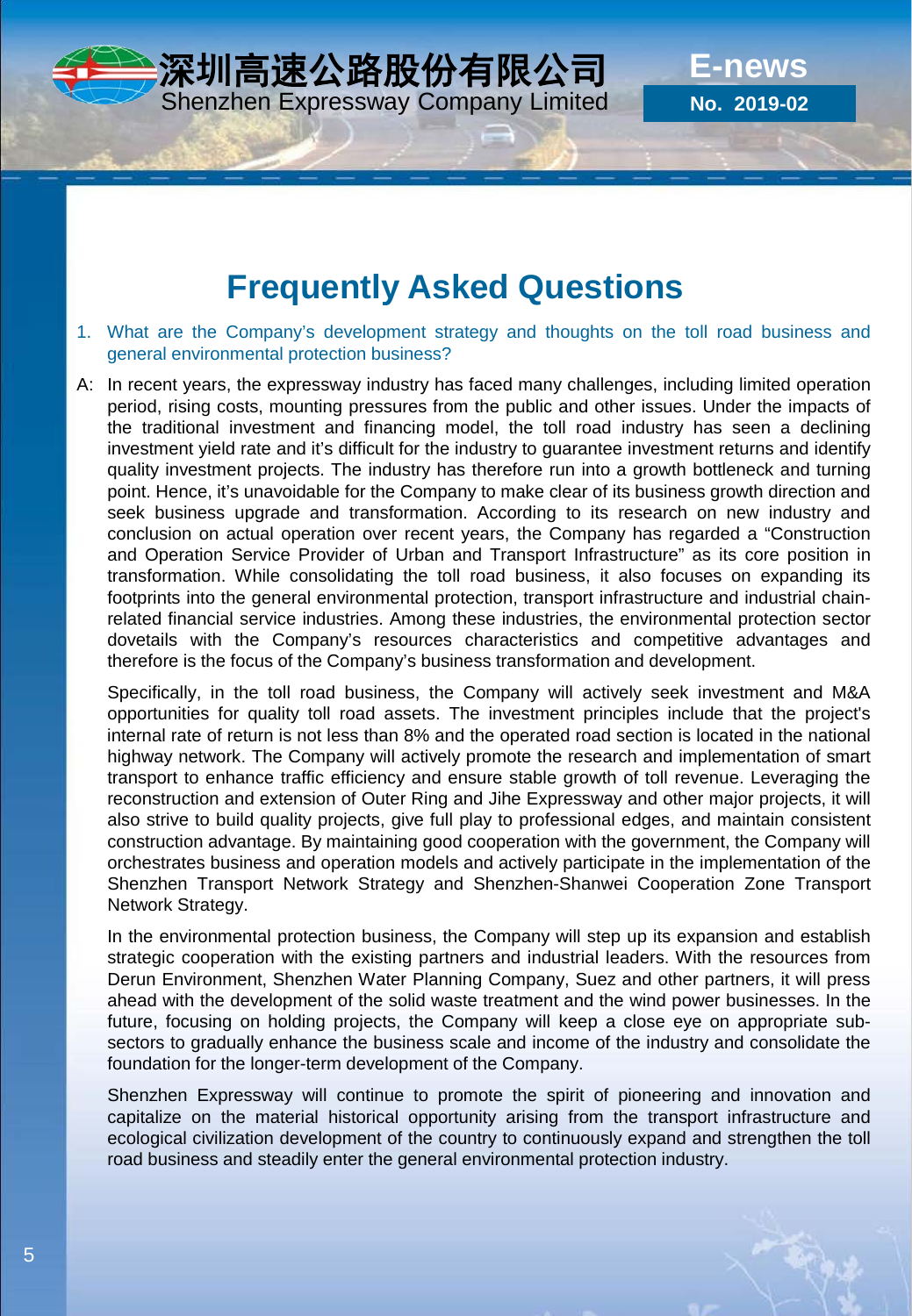

深圳高速公路股份有限公司 Shenzhen Expressway Company Limited

- 2. What is the progress of the reconstruction and expansion of Jihe Expressway? What is the construction plan and what is the expected impact on traffic flow during the construction period?
- A: The current traffic volume of Jihe Expressway is saturated. In order to ensure road safety, improve traffic efficiency, enhance project profitability, and form a perfect road network effect with the Outer Ring Expressway and the Shenzhen-Zhongshan Tunnel, the Company plans to reconstruct and expand the Jihe Express. The Company and the Shenzhen Municipal Government closely negotiated and communicated on the preliminary matters of the reconstruction and expansion of Jihe Expressway, including the feasibility plan and preliminary design, striving to commence construction at the end of 2020. The project's construction period is about four years, which is expected to be open to traffic in 2024 together with the Shenzhen-Zhongshan Tunnel currently under construction. According to the current plan, the reconstruction and expansion of Jihe Expressway will be carried out according to the two-way six-lane, three-dimensional and double-layer structure. The Company will apply for an extension of the toll charging period in accordance with the principle of reasonable return.

The construction of the reconstruction and expansion project of Jihe Expressway will not be fully enclosed construction, but will still have a certain negative impact on its traffic flow and toll revenue. The Company will rationally arrange the construction plans and traffic organization plans, and improve construction efficiency and safety management efficiency to minimize the impact on traffic flow. In addition, the Company will also reasonably arrange construction progress and coordinate with the timing of opening for the traffic of the Outer Ring Expressway to divert the part of the current traffic flow to the Outer Ring Expressway, and try to ensure the overall traffic flow of the east-west passage will not be affected.

- 3. What is the impact of the government buyback of Nanguan Expressway, Yanpai Expressway and Yanba Expressway (the "Three Projects") on the Company's future earnings and business development?
- A: In November 2018, the government bought back the Fee Entitlement Right of the Three Projects. Since then, the Company no longer owns the toll revenue of the Three Projects and no longer bears the corresponding management and maintenance cost. In the past three years, the average annual operating profit of the Three Projects was approximately RMB320 million, and the average annual financial expenses caused by the government compensation of the Three Projects were approximately RMB330 million. The two basically hedged.

In the past three years, the Company has achieved remarkable results in consolidating and enhancing the toll road core business. The Company has successively obtained the construction and operation rights of Outer Ring Project, increased the 45% equity of Wuhuang Expressway to 100% equity, acquired 100% equity of Yichang Expressway, and acquired Coastal Project. The newly added consolidated equity interest mileage is approximately 209 km, which effectively compensates for the 76 km of mileage reduced after the buyback of the Three Projects and greatly increased the equity interest mileage of the total toll roads. Meanwhile, the Company also actively developed its environmental protection business. In 2017, the Company successfully acquired 20% equity interest of Derun Environment and 15% equity interest of Shenzhen Water Planning Company. Derun Environment contributed the investment income of RMB162 million in 2018. In the future, the new toll road projects and environmental protection business will continue to contribute the stable income to the Company and support the Company's long-term development.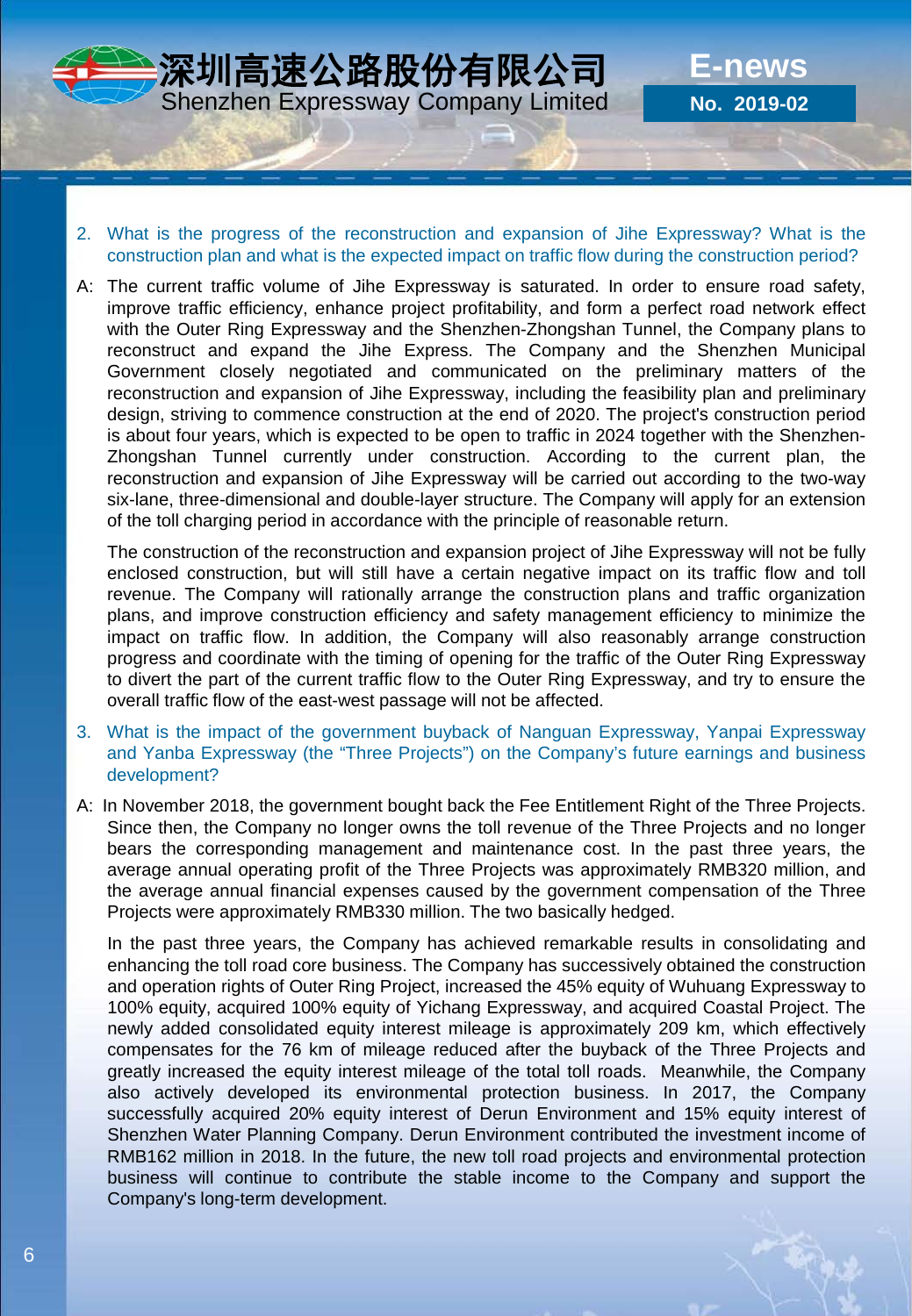

- 4. Would the Company achieve its business goals of 2019? What is the growth trend of the Company's toll revenue?
- A: Based on the reasonable analysis and expectation on our operating environment and operating conditions, the Group has set a total revenue target for 2019 of not less than RMB5,809 million, with the total of operating costs, management expenses and selling expenses (excluding depreciation and amortization) of approximately RMB2,236 million. In 2019, it is expected that the average borrowing scale and the financial cost of the Group will increase on a YOY basis. From the disclosed data, the overall operating situation of the Company is basically in line with expectations.

As the Three Projects were repurchased by the government, it is expected that the Group's toll revenue from the Three Projects will be reduced by RMB700~800 million in 2019. For the toll road projects with long service years, such as the Jihe Expressway, Meiguan Expressway and Qinglian Expressway, the organic growth rate will slow down in the future, and it is expected that the toll revenue will maintain single-digit growth; projects with short service years such as the Coastal Project are expected to maintain double-digit growth due to the rapid growth rate and the continuous improvement of the surrounding road network.

In addition, the Outer Ring Project is scheduled to be completed in 2020, which will contribute to the Company's toll revenue in the future. According to the Company's business development plan, Jihe Expressway will be expanded. The reconstruction and expansion will not only extend the concession, but also greatly enhance the capacity and promote the growth of traffic flow. The Company will also acquire mature and high-quality toll road projects that are, in principle, located along the national main trunk lines with synergistic effects with existing projects, and an IRR of not less than 8%. Shenzhen Expressway has formed the capacity and foundation for sustainable development in toll highway business.

- 5. What is the progress of the Company's land development project and development strategy?
- A: At present, the Company has two land development projects: Guilong Project and Meilin Checkpoint Renewal Project.

Since 2012, the Group has auctioned a total of 3,005 mu of land for the project in Longli, including 2,770 mu for the Guilong Project and 235 mu for the Duohua Bridge Project. As at the end of 2018, about 800 mu of land in the Guilong Project has been sold and transferred, and the funds recovered totaled about RMB330 million. In May 2019, another 810 mu of land was sold. About 1,045 mu of land in the Guilong Project is independently developed by the Group. The development of 300 mu in Phase I has been completed, and about 316 villas have been basically delivered, with a recognized revenue of RMB679 million. The Phase II covers an area of 389 mu, in which 238 villas of Stage I Phase II have been sold and have been delivered at the end of 2018. The Stage II of Phase II of the project is mainly for commercial supporting properties, in which 71 commercial properties were planned to be released. As at April 2019, 40 commercial properties have been sold and payments have been collected, which are expected to be completed and delivered in the first half of 2019. The Phase III covers approximately 229 mu, in which 271 villas of Stage I Phase III were opened for sale in July 2018. As at April 2019, 169 villas of Stage I Phase III have been sold and payments have been collected, and are expected to be completed and delivered by the end of 2020. It is expected that the subsequent selling price will increase year on year, the cost will decline, and the gross margin will further increase.